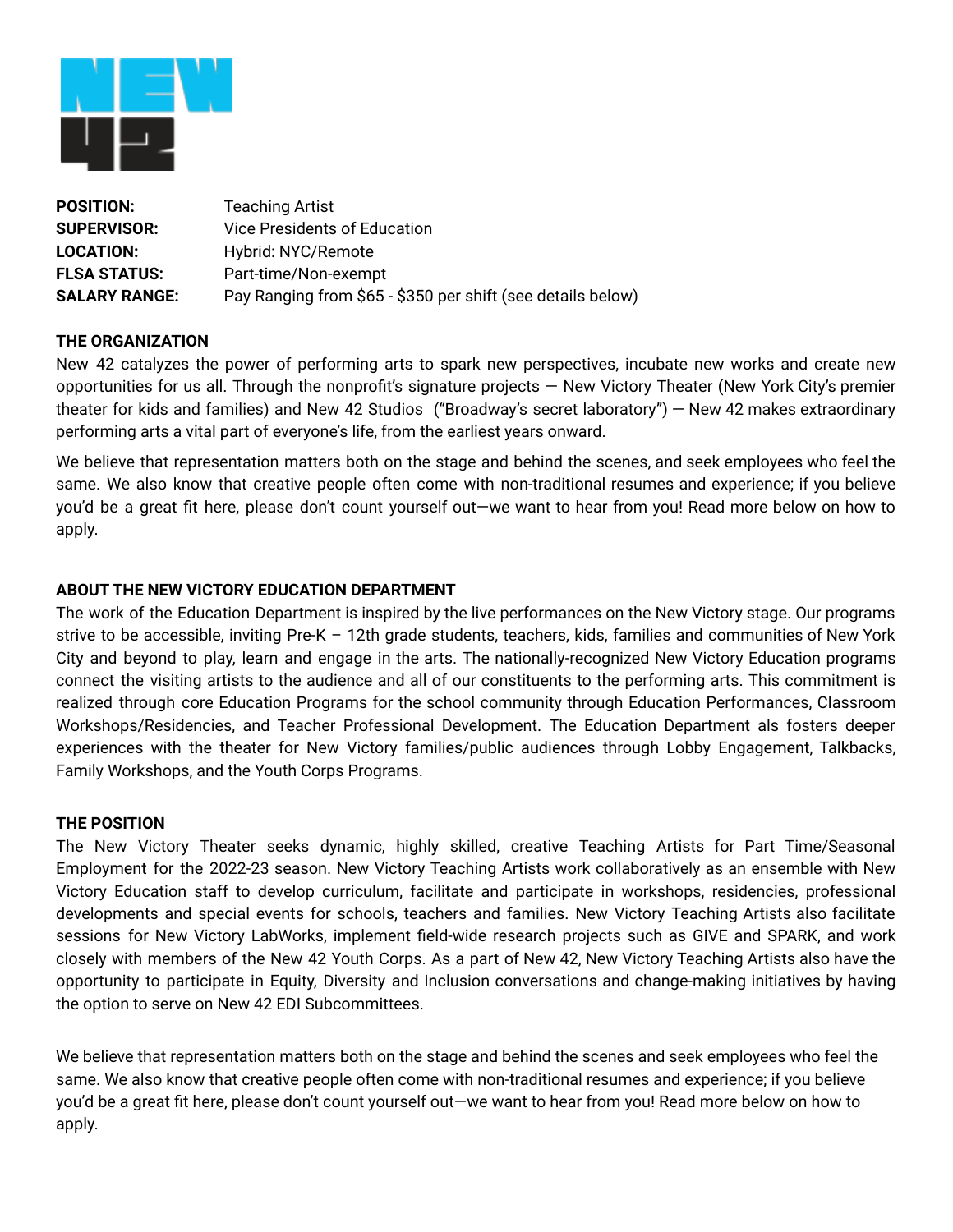

# **PRIMARY DUTIES & RESPONSIBILITIES**

- Facilitate classroom workshops, residencies, pre-show lobby experiences, family workshops, feedback sessions, digital lessons and talkbacks
- Develop curriculum inspired by New Victory programming for Pre-K 12th grade students
- Build and facilitate teacher professional development programs
- Work collaboratively with the Teaching Artist ensemble and New 42 staff and participate in ensemble-wide trainings and professional developments
- Special projects/programs as opportunities allow
- Actively engage and participate in ongoing Equity, Diversity, and Inclusion work within the organization, including the centering of anti-oppressive practices within the Education department for the advancement of New 42 as an anti-racist organization.

## **ESSENTIAL KNOWLEDGE & QUALIFICATIONS**

- Skills/training and professional experience in the performing arts
- College degree or professional equivalent
- Teaching experience in the arts (previous work in New York City public schools or with intergenerational participants a plus)
- Experience working with diverse populations and a range of ages
- Experience in developing performing arts curriculum and lesson planning
- On-going commitment to expanding teaching skills and availability for professional development, collaborative curriculum planning, reflection and feedback sessions

## **THIS SEASON, WE ARE ESPECIALLY SEEKING…**

- Puppeteers that specialize in culturally specific puppetry traditions, such as bunraku or wayang.
- Ability to teach in languages other than English, especially Spanish, Cantonese and American Sign Language.
- Experience teaching with various populations, i.e., early childhood, students with disabilities, English Language Learners, students who are D/deaf and hard of hearing, etc.
- Background in social justice work
- Experience in puppetry, magic, acrobatics/circus skills, cultural dance, tap dance, physical theater and busking a plus

## **PHYSICAL DEMANDS & WORKING ENVIRONMENT**

- Ability to teach in-person performing arts workshops, which may mean traveling to any of the five boroughs of NYC
- Capacity for virtual attendance to trainings, meetings, workshops and professional developments

## **PAY RATES**

New Victory Teaching Artists are paid a range of competitive rates that are specific to the work offered. Rates begin at \$65 (for meetings) and are as high as \$350 (for filming digital facilitation videos) per shift. Teaching Artists will most commonly be paid a facilitation fee for their work, which begins at \$165 per shift.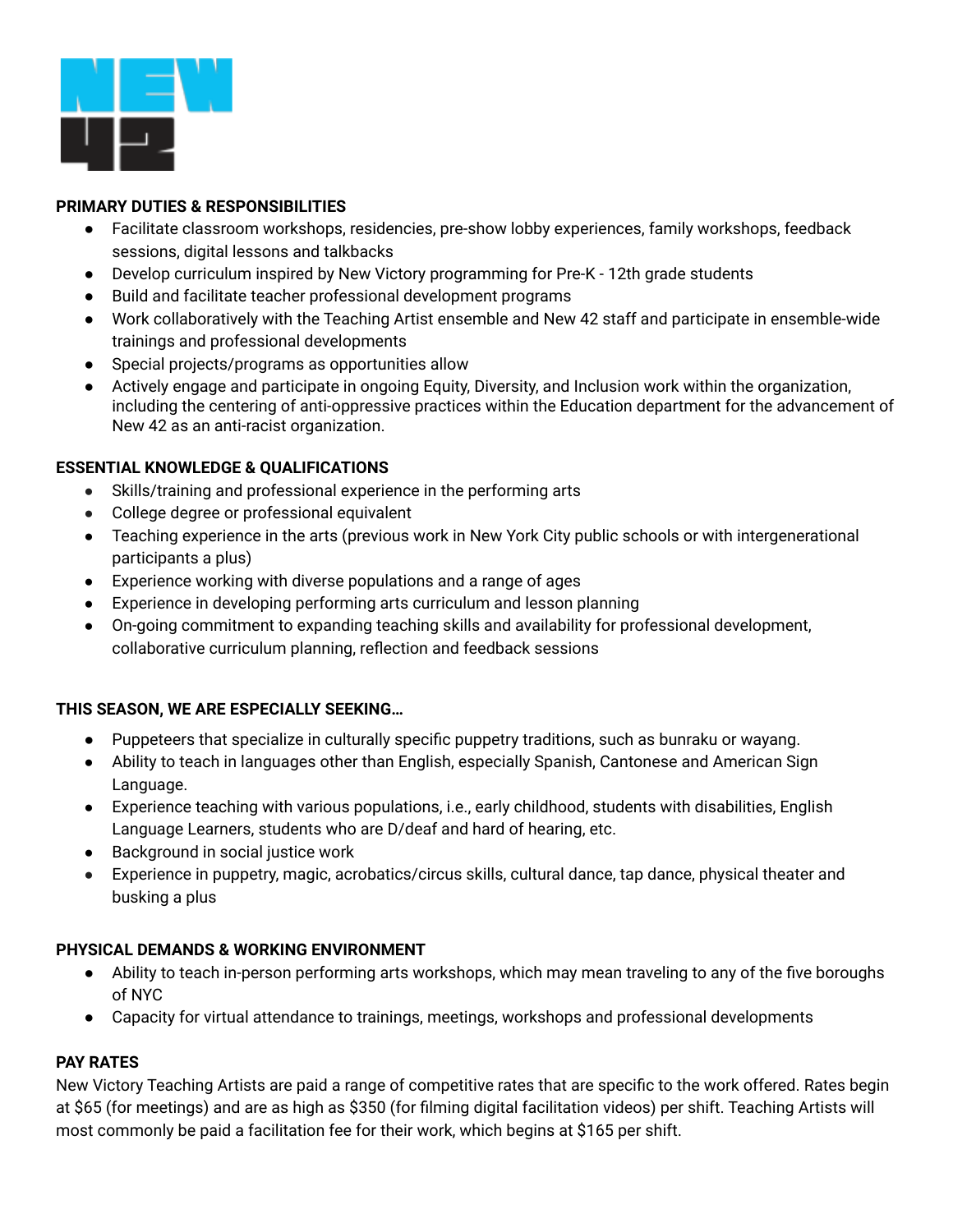

## **WHY SHOULD I APPLY?**

Be a part of this leading non-profit performing arts organization that is committed to empowering young people, artists and educators through the performing arts. In addition to competitive pay, Teaching Artists can accrue sick pay through the New York Safe and Sick Leave act.

# **EQUAL OPPORTUNITY EMPLOYER**

New 42 is an Equal Opportunity Employer and prohibits discrimination and harassment of any kind: New 42 is committed to creating a diverse environment and is proud to be an equal opportunity employer. All qualified applicants will receive consideration for employment without regard to race, color, religion, gender, gender identity or expression, sexual orientation, national origin, genetic information, predisposition or carrier status, disability, age, military or veteran status, or any other status protected by applicable law.

New 42 is committed to anti-oppressive practices in all departmental business processes; we aim to prioritize and advance as an anti-racist and anti-oppressive organization.

## **ACCESSIBILITY NEEDS**

Any applicants needing accommodations for accessibility purposes, please don't hesitate to let us know what you need.

## **NOTES FROM HUMAN RESOURCES**

For the safety of our guests and staff, New 42 requires employees to be fully vaccinated against Covid-19 (including booster if you are eligible). Documentation of vaccination status must be provided if an offer of employment is made.

# **TO APPLY:**

Applicants must submit the following to education.hr@new42.org in order to be considered for the position:

- **1. RESUME(S)** demonstrating training and experience as both an artist and a teacher/teaching artist
- **2. 1 LESSON PLAN ACTIVITY:** An activity that is approximately 10-15 minutes, to prepare, enhance or build excitement for students' viewing experience around one of the selected productions presented at The New Victory Theater in past seasons **(see link below)**. The lesson plan should include:
	- Activity goals or aims
	- One experiential main activity focused on the art form and/or themes in the chosen show that meet those goals
	- Reflection questions after the main activity

Lesson plan activity must be interactive and designed to highlight an applicant's particular artistry, classroom experience and approach to school-based work.

Applicants must choose from a list of productions previously presented at The New Victory, available at [this](https://drive.google.com/file/d/17G4nUC2FqVT7i7tfLzbpb1TKdCp1L3tz/view?usp=sharing) link. Links are provided to production videos on the New Victory YouTube page.

- For more information about The New Victory: [www.NewVictory.org](http://www.newvictory.org)
- For more information about some current Education programs: <https://www.newvictory.org/schools/> and https://www.newvictory.org/stories/category/family-engagement/